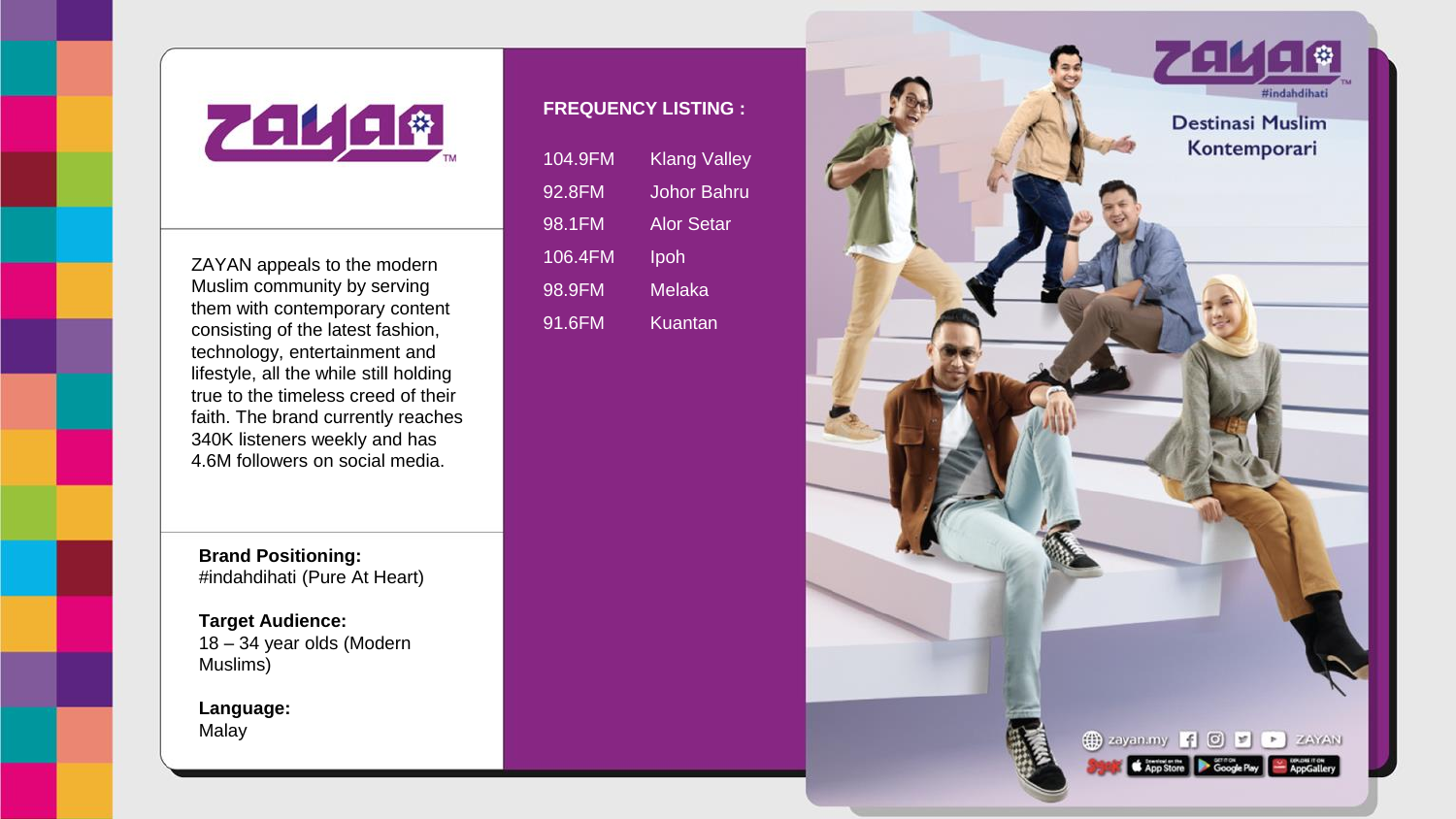

MAWI, a household name in the entertainment industry, is no stranger to being in the spotlight. The champion of Akademi Fantasia Season 3, is known for his talent in singing and his aura that captivates the heart of his fans. Just as he once plagued Malaysia with the .<br>'Mawi World' fever, it is . hoped that Mawi continues to captivate fans in the radio broadcasting industry. ZAYAN's diverse group of consumers are definitely excited to be able to hear their beloved singer on air.



HAZWAN is a film graduate who has always had an interest for radio. He started in radio career in Media Prima and the moved on to IKIM. There, he build his career as a Breakfast announcer where he discussed topics related to religion, current affairs and

LIN, has vast experience in television broadcasting and has now decided to engage in radio. This former news reader is also the host of Bismillah Ad-Duha, a talkshow program on Astro Oasis. For this petite beauty, her refreshing personality and attitude shines bright, through her Muslimah fashion choice and lifestyle. Catch her in #ZOTD from 10 am to 1 pm, every weekday.



FATIN NABILA is the co-host of the Salam Sis segment with Lin. She has a background in communications and accounting but her true passion is in Quranic studies. She founded Empower Quran Global; a company that focus in Quranic education. This in itself makes her a perfect addition to the ZAYAN team.

HADHARI, the latest addition to the ZAYAN family that knows no limit. His amazing talent as a host and motivational speaker is further proven with his involvement in prominent Islamic shows such as Tanyalah Ustaz and Jejak Rasul. Often called "Ustaz Bola", his passion for football has also led him to the creation of his own Youtube show, where he gives the latest news and updates on football. Now championing ZAYAN Valet, catch him from 3-7pm, every weekdays.